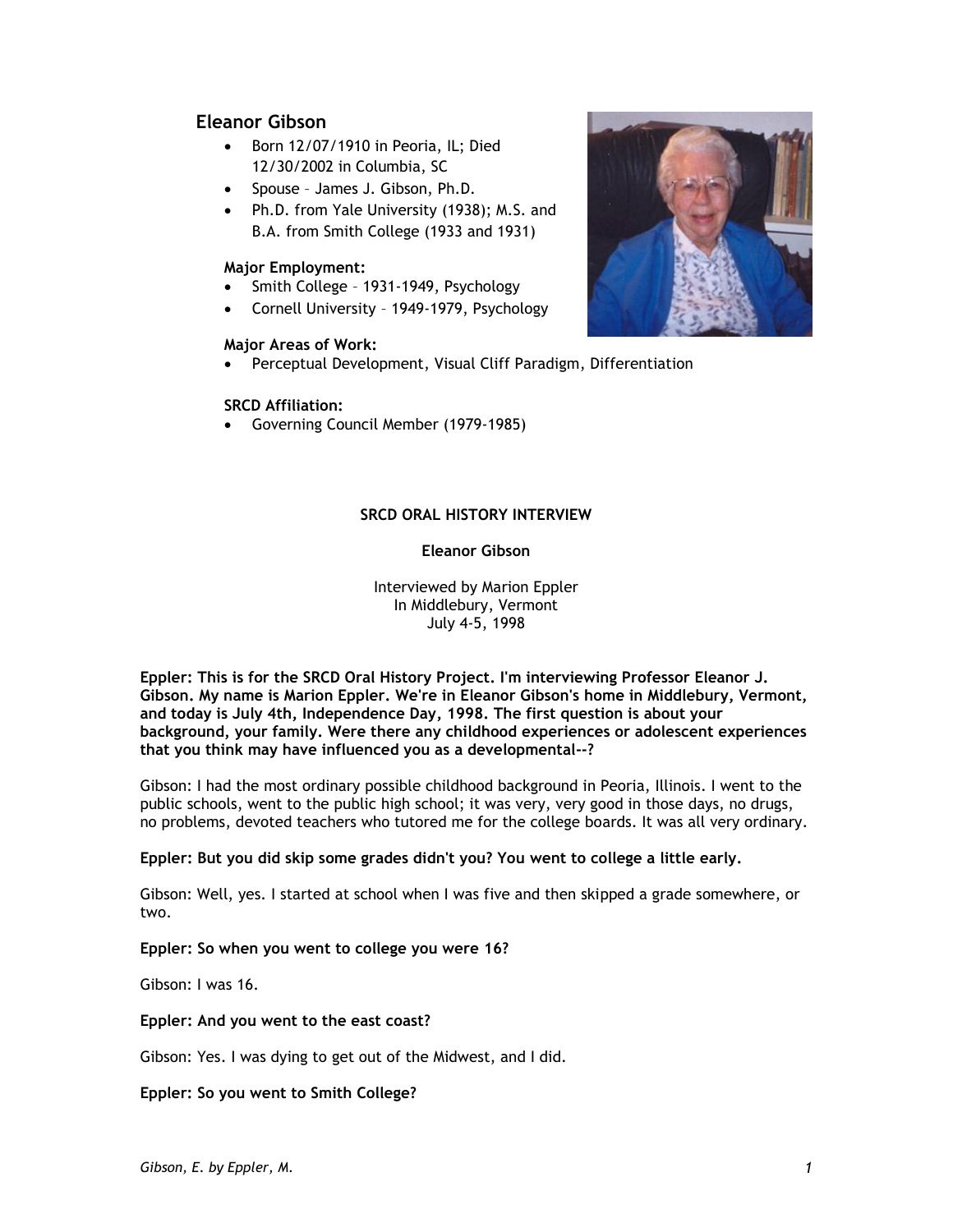Gibson: Yes, where my mother had gone as well as various aunts, cousins of my mother and so on.

### **Eppler: So is that why you chose Smith? It was a family tradition?**

Gibson: It was inevitable, yes, totally inevitable.

### **Eppler: And has that tradition continued?**

Gibson: No, unfortunately. Well, it did in a way because my daughter went to Smith, but my granddaughter wouldn't hear of going to a women's college. I tried to tell her that it saved my life and gave me a career; it made all the difference between just being a housewife forever and being a psychologist. But she said, "Oh, it doesn't matter nowadays," and perhaps it doesn't. But I still think that women's colleges do a lot in the way of helping women to achieve all the potential they possibly can, you know, and they certainly did then every bit.

### **Eppler: You've often said that Smith College was very supportive of you in a way that Yale wasn't.**

Gibson: Oh, they were wonderful to me, yes. When I wanted to go away to graduate school, Yale offered me absolutely nothing, but they were doing me a great favor to let me in. Don't know whether it was or not, but anyhow, they thought so. They offered me nothing whatsoever, but Smith gave me a scholarship to help pay my tuition. In fact, it paid all of my tuition. It was three hundred and twenty-five dollars, and it was called the Harriett Boyd Hawes Scholarship. I've always wondered who Harriett Boyd Hawes was because I feel that I really owe her, you know. The tuition was three hundred dollars, and I had twenty-five dollars left to spend on room and board.

#### **Eppler: Wow! What were your parents' occupations?**

Gibson: Well, although my mother had gone to Smith, she was nevertheless a housewife. When she went to Smith there wasn't too much else. Well, she actually did teach school for about two years when she got out of college, but then she got married and that was what you did in those days. My father was a businessman in the wholesale hardware business.

### **Eppler: Well, how is it that your mother went to Smith, but then she was married and had to give up her career and take care of her family? That was her career?**

Gibson: Well, but she really didn't have a career, I mean, just teaching fourth grade or something was not much of a career for her, you know, because, in fact, she hated it.

#### **Eppler: But when it was your turn it was different, you--?**

Eleanor: It was indeed.

#### **Eppler: How was it different?**

Gibson: Well, the world had changed a little bit and Smith was really--everyone there was really determined that any girl who had ambitions or potential was going to get a good chance to fulfill it, you know. They helped in every way.

#### **Eppler: But you were married shortly after you graduated from Smith, right?**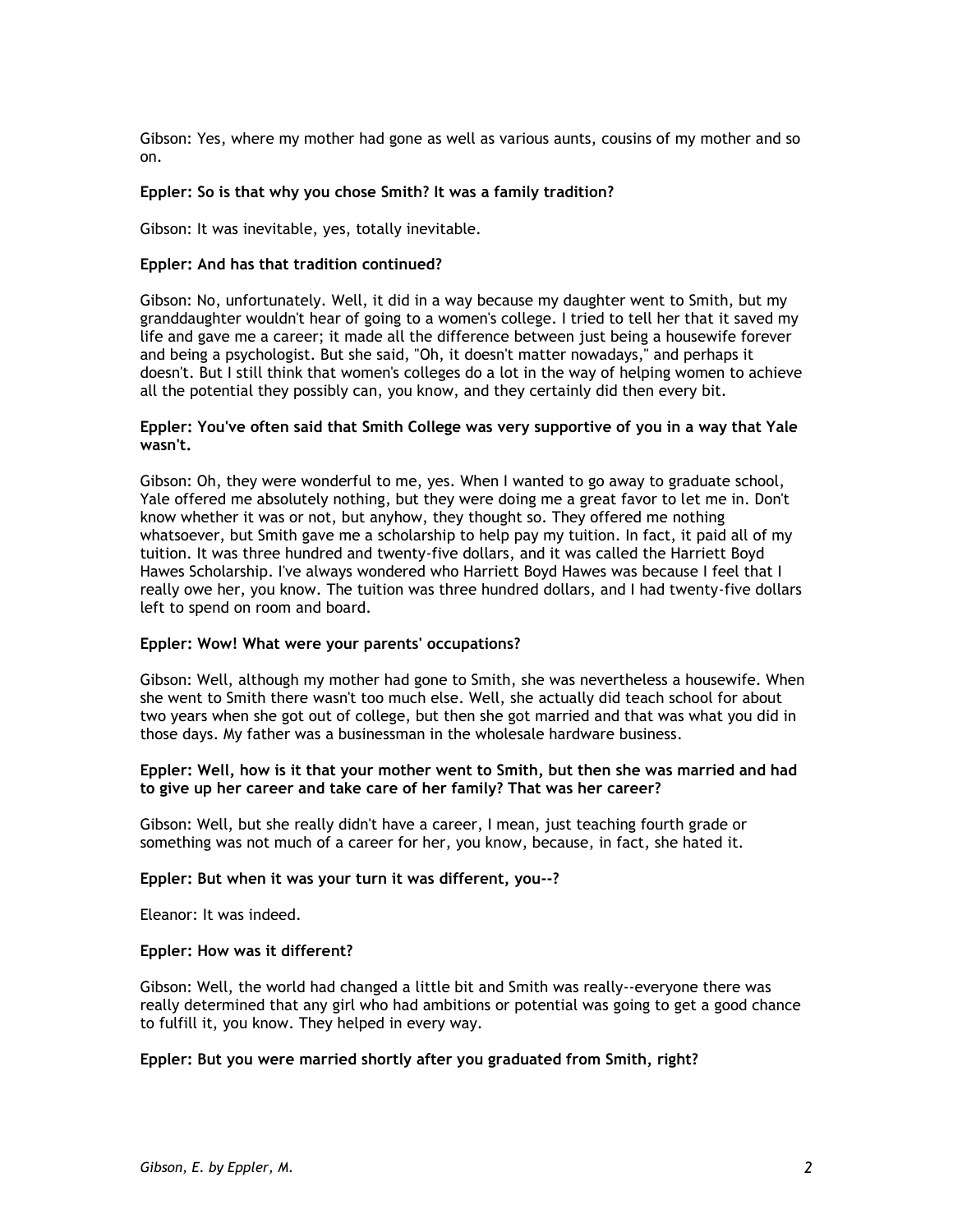Gibson: Yes. Yes, I was, but that was alright because I married somebody on the faculty right there, and I was a teaching assistant in the department. So that was great; it just rolled right along. So Smith gave me a teaching assistantship. It was deep Depression times and I wouldn't have been able to go away to graduate school then, but they gave me a teaching assistantship, which allowed me to get a master's degree there at Smith. You worked on the master's degree half-time and did your job the other half-time, and it was a very full half-time job too.

## **Eppler: When did you first become interested in developmental questions?**

Gibson: Later, much later, because when I was first a teaching assistant I was very interested in comparative psychology. And in terms of the big problems of psychology, the one that was really stylish in those days was learning, so I was interested in learning; that was the big thing. But comparative psychology working with animals was what I was really hoping to do.

# **Eppler: Then why didn't you do that?**

Gibson: Well, at Smith we had rats, but a very small animal lab; there wasn't too much you could do there. And Smith gives a master's degree, but no more, so that was as far as I could go. And also, the person who taught comparative psychology was not a good person to get a master's degree with. You couldn't really do a master's thesis on anything of that sort, so I did one on a verbal memory problem with my husband as my sponsor. That wasn't his field particularly, but he was a very good experimental psychologist, and he knew how to set up the experiment and make sure that I was doing a well-planned experiment.

# **Eppler: What attracted you to Yale? Why did you decide to go there for your Ph.D.?**

Gibson: Oh, because Yale had everything. Well, there were two places to go; I could go to Harvard or to Yale, but at Harvard there was Boring and Boring really bored me. I'm sorry, but his field was sensations, and I wasn't interested in that. He wrote a book on the history of psychology, which everybody had to read in those days and of course I did, but it was all about sort of 19th century people. His own professor had been Titchener; he was very Titchenerian. I wasn't interested in going there at all and the other place was Yale. But Yale had both comparative psychology and learning, you see. They had it all as far as I was concerned. So there was no problem about making that decision at all, except the problem of getting in. At that time there was no question of going to Cornell because Titchener had died and they just had sort of old hangers on of Titchener's. They had a sort of, you know, a dull period when they continued in a Titchenerian tradition, but there was nothing new or very interesting, so I didn't think of that at that time at all.

# **Eppler: Okay. So while you were at Yale you worked with Clark Hull?**

Gibson: Yes, I worked with Hull, though I thought that I would work with Yerkes because he had a chimpanzee lab there and that I felt just eager about. I thought, "Won't that be wonderful, I can really be a comparative psychologist and work with chimpanzees," but Yerkes would have none of that. He wanted no women in his lab and made it extremely clear to me that I wasn't wanted there. In fact, he got up, held the door in his office open, and said, "I have no women in my laboratory, that's that." So then I went to Clark Hull who was the real big gun in learning theory at that time, and it was quite dubious for quite a while whether he would take me on or not.

# **Eppler: Why was that?**

Gibson: Because he said, "I have only advisees who will work within my system, work on problems that I myself approve of." And, you know, I was a little unsure about that because he was doing what he considered a very hardcore theory using a kind of geometrical system of--it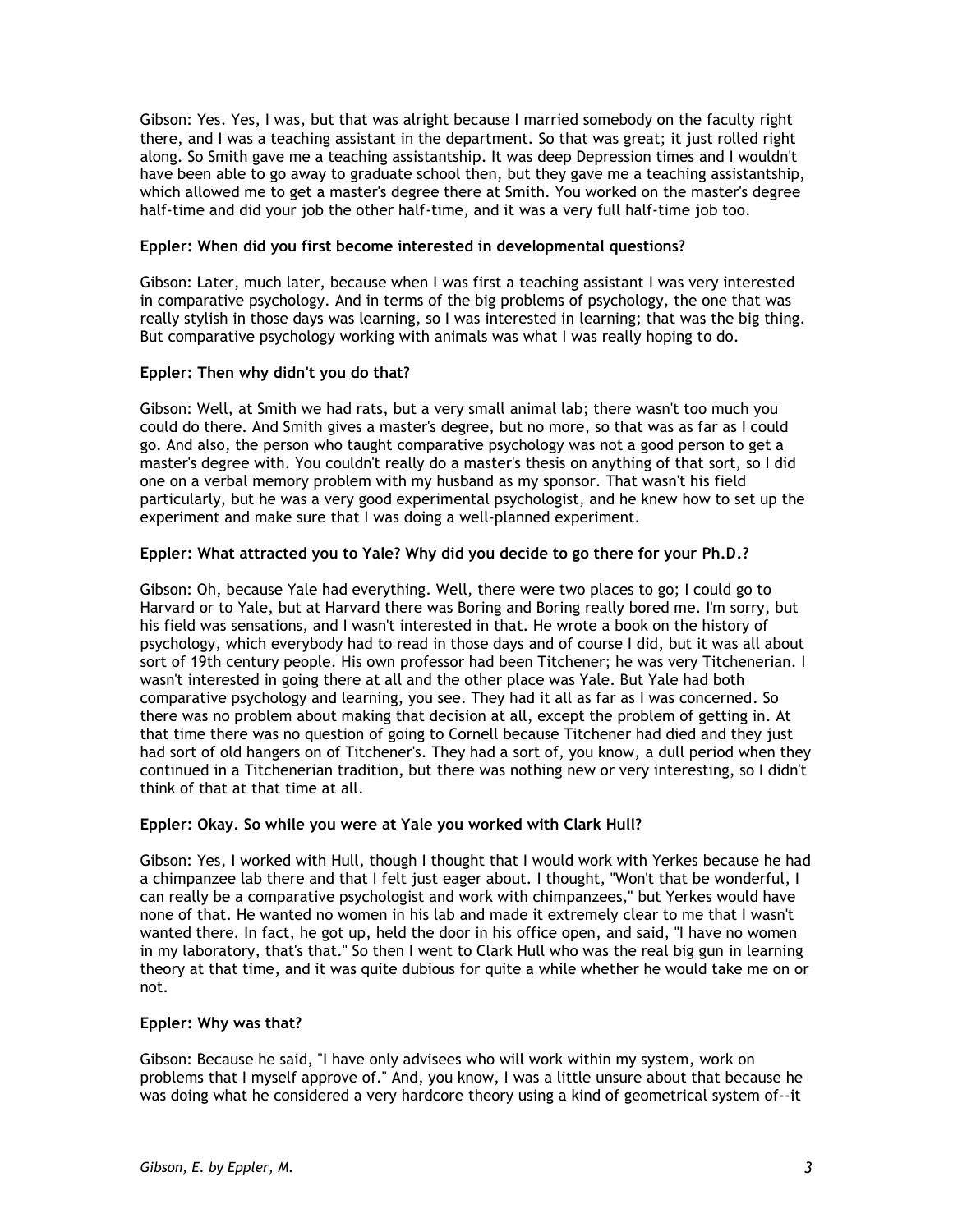was called a logical deductive system, and you had to set out all your premises and then derive things from them, very formal. And I wasn't sure I was keen about that. And the principles that he took as his givens were all based on the conditioned reflex, and I wasn't very sure about that either. But I finally decided that I could use two of those principles, generalization and differential inhibition, and try to apply them to human learning. And so I went to him and suggested that, and he was sort of halfway positive. He said, "Write it out; I'll have to see what it looks like." So I wrote out a sort of précis of what I was thinking of, and he decided that would do and accepted me.

## **Eppler: So he started your experiments?**

Gibson: No, no, no. Not then because I only had one year at Yale, and I had to take every exam there was in that year, so there was no time for that. I took the pro-seminar exams, and there was one every two or three weeks all through the year with a different emperor, so to speak; every professor there had his little empire, and he got two or three weeks with the proseminar, three weeks if he was very important and only two if he was slightly lesser. Then there was an examination at the end of that, and then you went on to the next one; and you had to get through that first, but there was a lot of reading on them all. We were told that there were ten people in the pro-seminar and that we would be ranked on each examination from one to ten, the number of people there. At the end of the year, the two at the bottom of the list when they added up their ranks would be dropped, that'd be that. So you really had to be sure that you did those examinations properly. Then you had to pass two language examinations, reading exams. And then you had to pass a statistics exam, and that was quite hard because I hadn't had a lot of statistics at Smith. I'd had very good master's degree preparation, so the pro-seminar didn't really bother me much because I had lots of preparation that helped with that, except for occasionally with Gesell for instance, but then you could--we had to memorize the Gesell schedule and just give it back, so you know, we rehearsed each other, all ten of us. The idea that two would be dropped didn't matter; we helped each other, we heard each other recite the Gesell schedule for a day or two before, and we all got through that one just fine.

### **Eppler: Who were some of the other professors in the pro-sem?**

Gibson: Well, to begin this there was Professor Angier who was Chairman of the department and a very sweet old man, a darling person. He started us out on the history of psychology and had notes yellow with age that fell apart occasionally while he was talking. We read Boring, of course, and other very, very dull things. And he was the one who explained to us that we would be ranked from one to ten, since we started out with him. After that there was Hull, of course, and Yerkes, of course, and Gesell, of course. And then there was Walter Miles who was considered a very important man at that time, but he was extremely dull. He would come to the seminar each time with a little trick or an illusion of some kind, which he would exhibit to us, but he wouldn't really have anything much to say. Why he was considered so important, I don't know, but he was. And then there was Robinson who was quite well-known at the time; he worked on human memory. I don't think anyone remembers him anymore. I suppose I could have worked with him, and if worst had come to worst I could have done that. But then there were younger men in the department, and then there were other people in the Institute of Human Relations who came once or twice, people from anthropology and sociology and so on. Although it never became a real institute of human relations--it was fairly new when I went there--but there was the idea that there would be a lot interaction among social sciences that were based there. And it was situated down in the slums of the city because, presumably, you would get a lot of human relations to work on there. Anyhow, it was way off the Yale campus, but it was near the medical school, so we used the medical school library always. But you had to walk through very bad slums with very dubious looking people. Going back at night there'd be prostitutes standing in doorways calling at you. Well, obviously they were harmless to women. After all, it was a very peculiar territory. There were younger men too; for instance,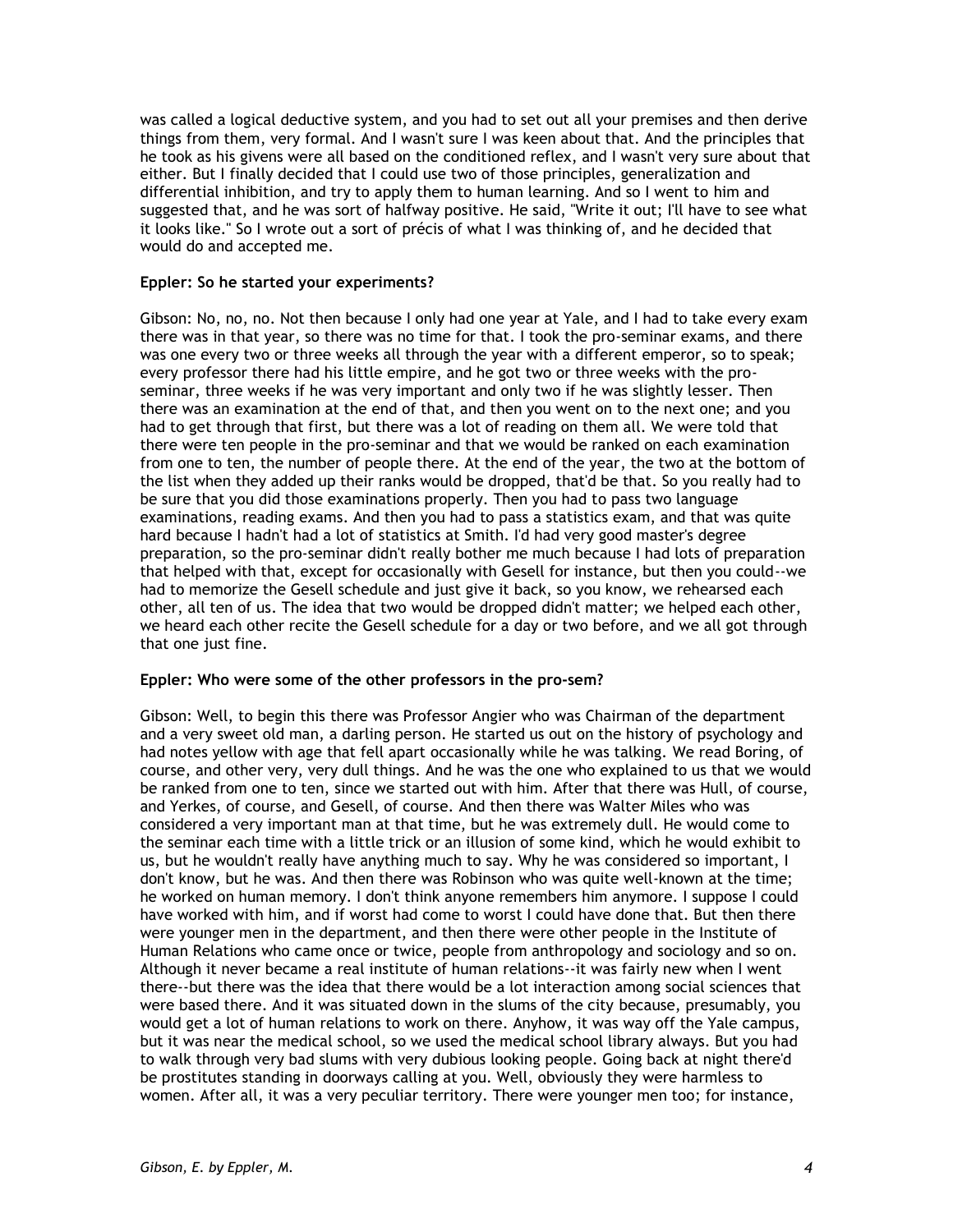there was Neal Miller, a very young man on the faculty. Then let me see, Don Marquis. When I went to Angier and said that Yerkes had brutally turned me down, he said, "Well you can't expect one of our important professors to take you. Go to one of the younger men." Well, I would have done well to do that perhaps, you know. There was Leonard Doob, but he was a social psychologist and I didn't want to do that. But Don Marquis and Neal Miller were very nice guys. I could have asked them, but perhaps I was a little put off by being told that I should- that women should go to the younger men.

## **Eppler: So you went straight to Clark Hull's office?**

Gibson: Yes. I never regretted it either, really. It was very good training. Not that I have any faith in the conditioned reflex as the basis of anything, but the method was a very stern, logical method, and I think that it was good for me at the time.

### **Eppler: Well, what kind of work did you do early in your career, and how did you end up starting to do developmental work? What first got you interested in developmental questions?**

Gibson: Well, that really happened much, much later because I went back to Smith and finished my thesis, which was not developmental at all. That was on learning, of course, and transfer, and then I taught at Smith for quite a while. The war came along and for four whole years I was out of psychology completely as we were moving all over the country all of the time.

## **Eppler: Why? Where were you moving?**

Gibson: First, we went to Texas. We were 18 months in Fort Worth and then we were two and a half years in California. Afterward, we went back to Smith and I taught again. That's Smith for you, they took me back after four years of psychology, you know. I was really worried about that, but it was alright and everyone was very supportive. Then I got to teach the animal psychology course, which I thought was nice. They had decided that maybe a huge introductory course was not a great idea, and we had a number of smaller introductory sections of about 50 students in each, and I taught several of those. And then I had a couple of master's students. I had two young children, so I didn't have a lot of time to start on something new. Then we moved to Cornell and Cornell, unlike Smith entirely, did not offer me a job.

# **Eppler: Why not?**

Gibson: They had nepotism rules. They wouldn't have a man and his wife on the same faculty then, no indeed. But we went there; it was very important to move because my husband needed graduate students. It was just very important that he should have more time for research, more laboratory space available, and graduate students to work on the many things that he was thinking about. So he got various offers, which he thought about; we talked them over, but didn't go. And one day I said--we had talked about how he really needed to go where they had graduate students a lot, and I said, "Well, where would you really like to go?" And he said, "A place I'd like to go is Cornell." And the very next day he got an invitation to go to Cornell.

### **Eppler: That's great.**

Gibson: It was amazing. He went as a full professor at what we thought was a princely salary then. So there was no question of refusing. He wrote and said, "What about my wife?" And they said, "No wives on the faculty here." But there was a new chairman, and it was Robbie McLeod; he wanted my husband to come very much, and he knew that I was a psychologist too, so he spoke to his department and said, "We've got to find a job for Mrs. Gibson."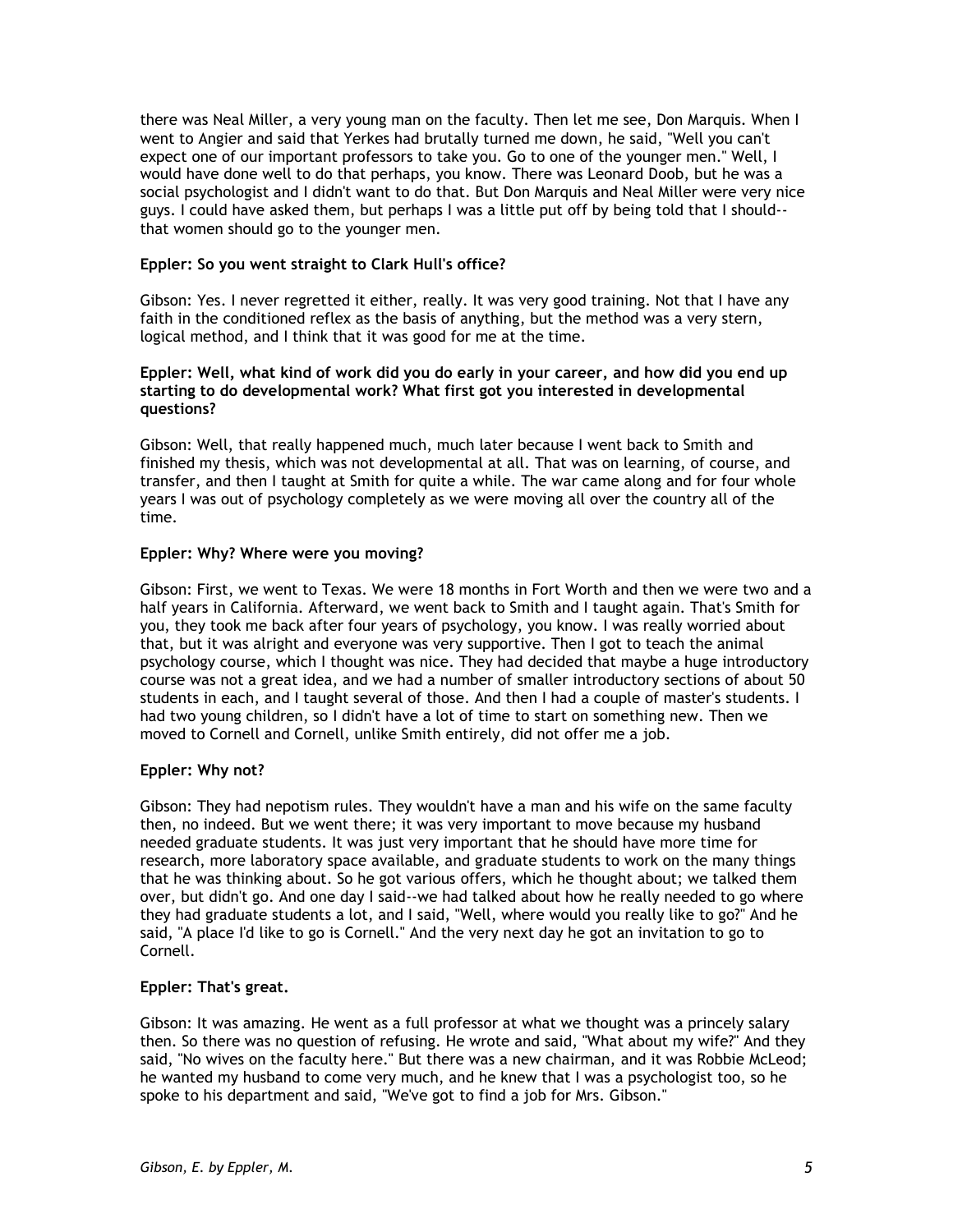## **Eppler: Mrs. Gibson.**

Gibson: Mrs. Gibson, of course. And Howard Liddell who had the behavior farm so-called said, "Well, I'll take her on as a research associate for a thousand dollars a year," and that was parttime, you know. But that meant working with sheep and goats on the experimental neurosis, which was what he worked on.

## **Eppler: So you had to do the kind of research that he was doing?**

Gibson: Well, as it turned out in the end, I did. It turned out alright because I got to work with animals again, and the sheep and the goats were great; I enjoyed them. I liked working with them. And I discovered very quickly that the experimental neurosis was pure fraud, you know, just a nonsense kind of thing. The idea was that you gave the sheep or the goat inevitable shock, meaning that it would hear a tone or a buzzer and then it would get a shock, but it couldn't get away from it. It would try to; it struggled and struggled, you know, but there was nothing it could do about it. The idea was that would make it neurotic. The only thing I could see that was really different about the animals that got this treatment was that when you went out to the pasture to get them they ran like hell, which seemed to me extremely sensible. But I got very interested; maybe that's when I started being interested in development. I got very interested in the maternal behavior of the animals, but especially the goats. The goats were very, very interesting. The kids were always born in pairs, or sometimes triplets, but these tiny animals would stand right up. Their mothers would lick them off and clean them up, and as soon as the mother was through with two or three, whatever it was, she'd get up, start walking around, and they'd get right up and follow her. It was wonderful. Then I decided that the behavior of these animals (the little ones and the parent) was very interesting and I would like to work on that. And I thought I would do some rearing experiments on the young goats. It was alright with Liddell; he never had a new idea. In fact, he very seldom came out to the behavior farm. Once in a while I would insist that he come and see what was going on, and he'd say, "Well if you'll pick me up at 11:00 this morning, I'll come out for an hour." I'd pick him up at home and after about an hour he'd say, "Okay, I'm ready to go home." So I could do anything I wanted really, and I discovered that there were barrels and barrels full of records. We made records with writing pens in those days. They'd write on long, long sheets of paper that would unwind as you went along. We measured heart rate and what else--something else. Anyhow, we had miles and miles of records, and they were all rolled up and put in barrels and nobody ever read them, so it soon became clear that I could do any experiment that I wanted to. And I did do a wonderful experiment on conditioning actually. I did that first comparing conditioning with inescapable shock of the kind that Hull was using with shock that the animal could escape, but otherwise the same conditioning circumstances. That was one of the best papers I ever wrote, as a matter of fact. So for the first time in quite a while I had a nice, beautiful, new piece of research to talk about at a meeting of the Eastern Psychological Association. So I sent in my abstract. Yes, sure it was accepted. I had lovely slides of the animals pulling their feet back: the interesting thing was that the animals that had the unavoidable shock showed the most extraordinary behavior. They were struggling in every conceivable way to avoid the shock, and I had lots of films of that, and so that was a very nice paper. Liddell said, when I told him about this, "Well, I think I'll come to the meeting." He said, "You know, if you don't mind I think I'll just give the paper for you."

### **Eppler: What? He didn't, did he?**

Gibson: I said, "No thanks, I'm giving that paper myself," because he had nothing to do with it, absolutely nothing. But anyhow, then I began working on a rearing experiment. I had pairs of kids, and I divided them. I'd take one of each pair away from the mother and I was rearing them separately from the mother. Before she had a chance to lick them or anything, I washed them in a detergent solution, and that's when I discovered about the cliff--because in one case,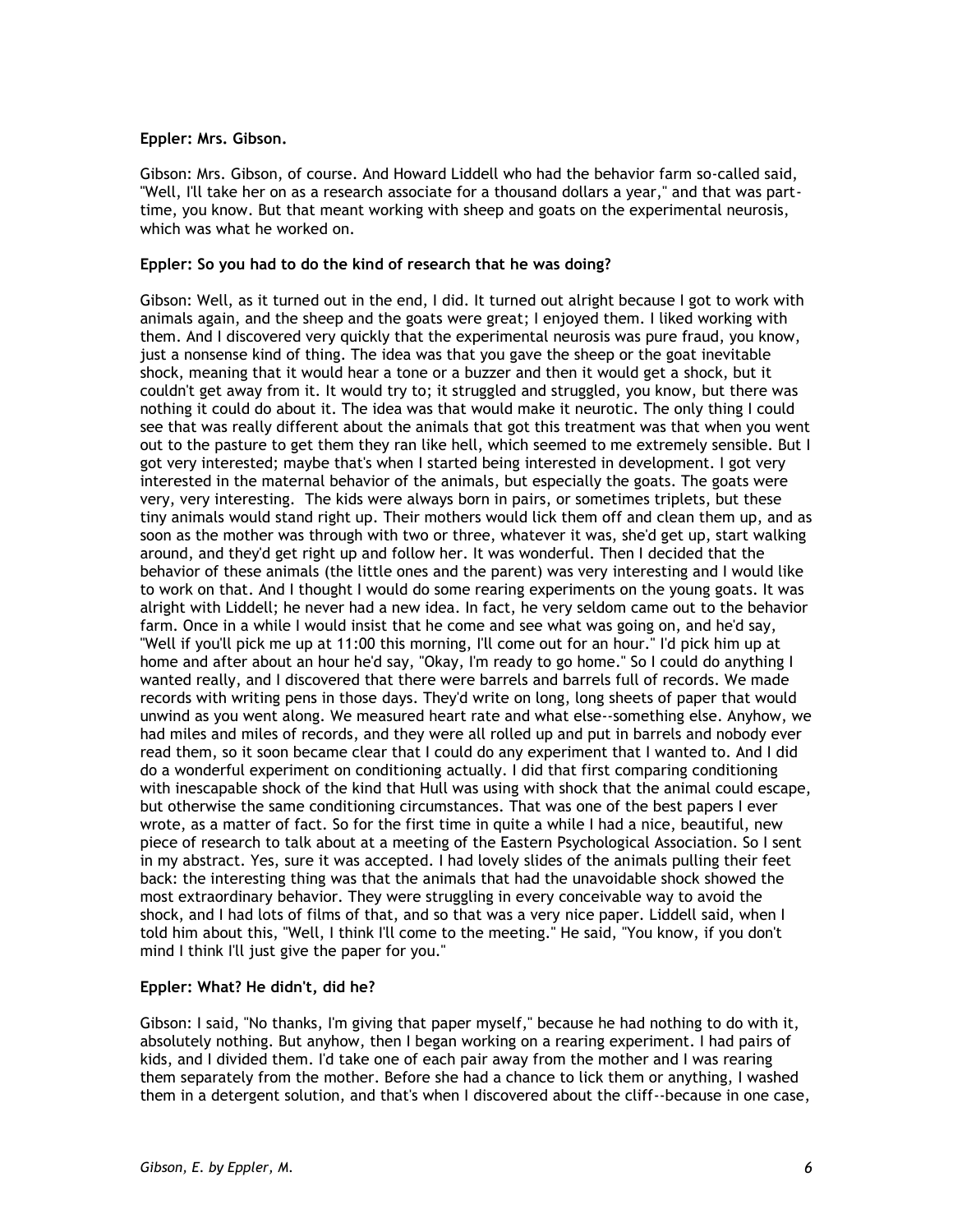just as I had finished with one kid, another one was appearing, and I said, "Oh, here's this one all nice and clean." The farm manager was standing there watching, and I said, "Oh, what will I do?" He said, "There's a high shelf up there, just put it up there." I said, "Oh, I can't do that, it'll fall off." "Oh no it won't," he said, "It won't fall off." And I put it up there and it didn't; it just stood there watching with great interest what was going on. But anyhow, I started out my experiment. I had started out with quite a few pairs by that time, and I was watching their behavior in the field, and I reared them in different ways artificially with other mothers and so on, and it was just starting off great guns, very nice. When I went in the day after Easter and I started looking for my control group (ones that had stayed with the mothers), I couldn't find any of them. I said to the farm manager, "Where are my kids? I can't find any of the control group." "Oh," he said, "a lot of people come in and wanted kids for Easter presents for their children, so I thought those were the best ones to give them." He'd given them all away, so I was absolutely furious, you know. My experiment was ruined, so I quit.

### **Eppler: You quit working at the farm?**

Gibson: Yes. Well, it was no use. I couldn't do it. By that time I was very interested in what I was doing, but there I was, just stalled, you know; I couldn't start over then.

#### **Eppler: No.**

Gibson: The birthing season was over; I'd have had to wait another year. It was absurd. I said, "Well, but now I can't do my observations of those animals." "Oh," he said, "I can tell you what they would have done."

#### **Eppler: So what did you do instead?**

Gibson: By then I was very interested in rearing experiments, and I approached Richard Walk who was a young man in the department that had rat labs. He did kind of ordinary rat research. And I said, "What if we write a grant, you and I together, to do some rearing experiments with rats?" "Okay," he said, "Why not?" So I wrote a big grant proposal for rearing rats in the dark, and we were going to test them in various ways when we brought them out in the light, comparing them with their littermates who were reared in the light, and actually we did lots of really nice experiments with them. In the last one we did, we had reared a lot of animals in the dark and this was a terrible lot of trouble. We did all this ourselves. We had two assistants, Herb Pick and Tom Tighe, who were two of my dearest friends from then on and great guys. They were graduate students then and they were our research assistants. So Dick Walk, Herb, Tom, and I had to feed all the dark-reared rats in the dark, clean their cages in the dark. This was all one heck of a lot of trouble, and we carried it on for a long time. We decided that this was so much trouble that we should do other things besides the discrimination experiments that we had planned. So that's when we devised the idea of the visual cliff, and we were going to test the dark-reared rats with their light-reared littermates on our visual cliff. We got this all planned in one day; we were going to get the rats out the next day. So Tom and I built the visual cliff out of just junk that was sitting around in the laboratory. We found an old red and white tablecloth (I think I brought it from home, I don't know), and we just set it up with pieces of glass that we found in the lab with metal poles and clamps. We set this all up and we had it fixed so that we could have the red tablecloth on one side and the other side was just glass, and the floor was way down below at that point, you know, and we put a little board across to separate the two sides, which we were going to sit the rats on when we took them out. The great day came, and we started the experiment. We took the dark-reared rats out first, and--no, we took the light-reared rats out first, and sure enough the light-reared rats all peered at the deep side where the glass was. Then they looked over at the other side and they all strolled off and walked around on the side with the red and white checked table cloth. So we thought, okay, alright, they can tell the difference. They've got a nice red and white surface over there, not that they can see red. It could have been black and white and that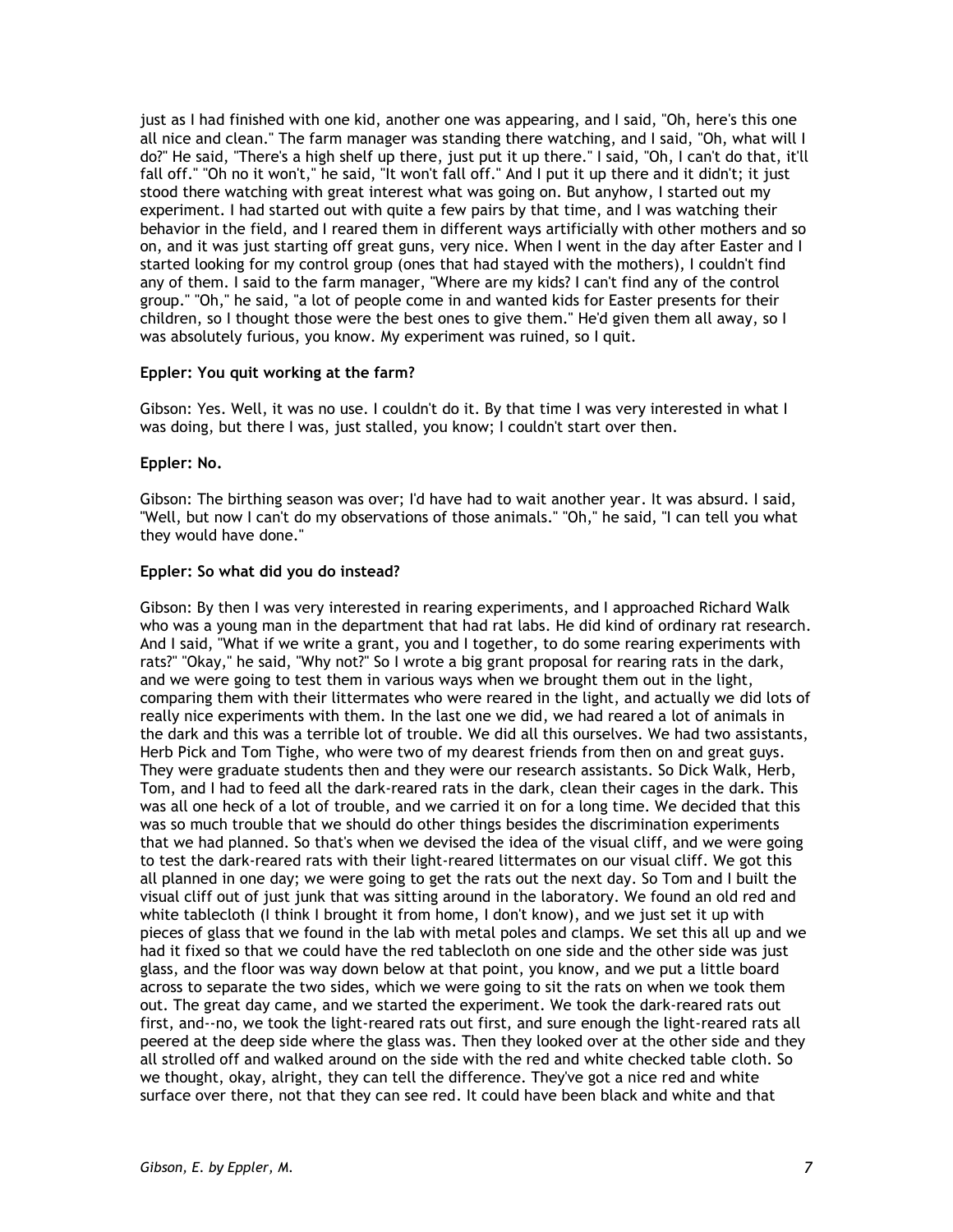would have been fine, but anyhow they all walked around on it, not on the cliff side. So we said, "Now here comes the big test." We got out the dark-reared rats; they did exactly the same thing, just exactly the same thing and much to our astonishment; we were so surprised. Then Dick said, "Well, now wait a minute, we've got to have a control for this," and so we spread the tablecloth out over both sides of the thing, thinking maybe there's something funny about one side of it. We got both sets of rats out, put them back, and they all just walked around over both sides. I remember Tom standing there saying, "I wouldn't have believed it if I hadn't seen it," so you know, that was great fun. And at that point we thought, "Oh, this is really fun; we've got something here," so we wrote a grant proposal then to work on what we called the Visual Cliff, which is probably a terrible name, but anyhow, it was a lot of fun. Then we did more and more experiments, and I guess that's when I got interested in development. We had kittens, puppies, baby chicks; they were wonderful. We got good apparatus, you know, properly built, and finally we said, "Alright, the time has come; we'll try human infants." So that was a big day. Then we thought, "How do we get human infants?" because none of us had ever worked with babies before at all. There was a department at Cornell of Human Development, and all of the developmental psychologists were in that—in the School of Agriculture, not in the School of Arts and Sciences. There weren't any developmental psychologists in the psychology department, but we decided that we would work with babies, and we weren't even sure how to get the subjects. We thought, well, the thing to do is put an ad in the paper, so we wrote an ad. It said, "Do you have a crawling baby? Call this number and make an appointment for your baby to take part in an experiment. Your baby can earn three dollars." I guess we put that first, "Your baby can earn three dollars," but we also said, "By taking part in an experiment." I came home and showed it to my husband. I said, "Look what we put in the paper." He looked at it and said, "Nobody will call you, they'll all think you're going to shock the babies." But we gave the lab telephone number (there was just one in the hall then). It rang and rang and rang, and we got any number of babies, which was a great deal of fun, of course. But since we'd never done this with human infants before, we didn't specify how old they should be or how long they should have crawled, we just said a crawling baby. Well, most of the crawling babies avoided the deep side. But as I looked back much, much later, there were a few who didn't. We thought, "Oh well, I hope their parents won't think they're abnormal or something, that there's something wrong with those babies." But on the whole, most of them did avoid the cliff because most of them had crawled for quite a while probably; we didn't know that then. But anyhow, that was all very exciting, and I got very interested in development after that. Okay, that's all on that story.

### **Eppler: Okay. Now we're back and today is July 5th, 1998. I wanted to ask you, yesterday you were talking about the Visual Cliff, and you talked a little bit about some of the grants that you received that enabled you to do your work. Who were the institutes that you were awarded those grants from?**

Gibson: We always applied to the National Science Foundation. I'm pretty sure that's where we got them, but I wouldn't swear to it now. I would have to go look at the papers, and there would be a footnote saying that we thanked whoever it was. But NSF was the one we always applied to first.

## **Eppler: What would you say were some of the strengths, some of the benefits, the pros and the cons of these grants? And did you have any problems with the granting institutions?**

Gibson: No, at that time granting was just fine. I never had a grant turned down in my life, a grant application. It's just as well I stopped when I did.

### **Eppler: Was there an issue about being officially affiliated with a university?**

Gibson: Well, no because I had to work with somebody who had a lab, you see. Except in the field studies--I had forgotten about them--but I was asked to do them by Arthur Melton who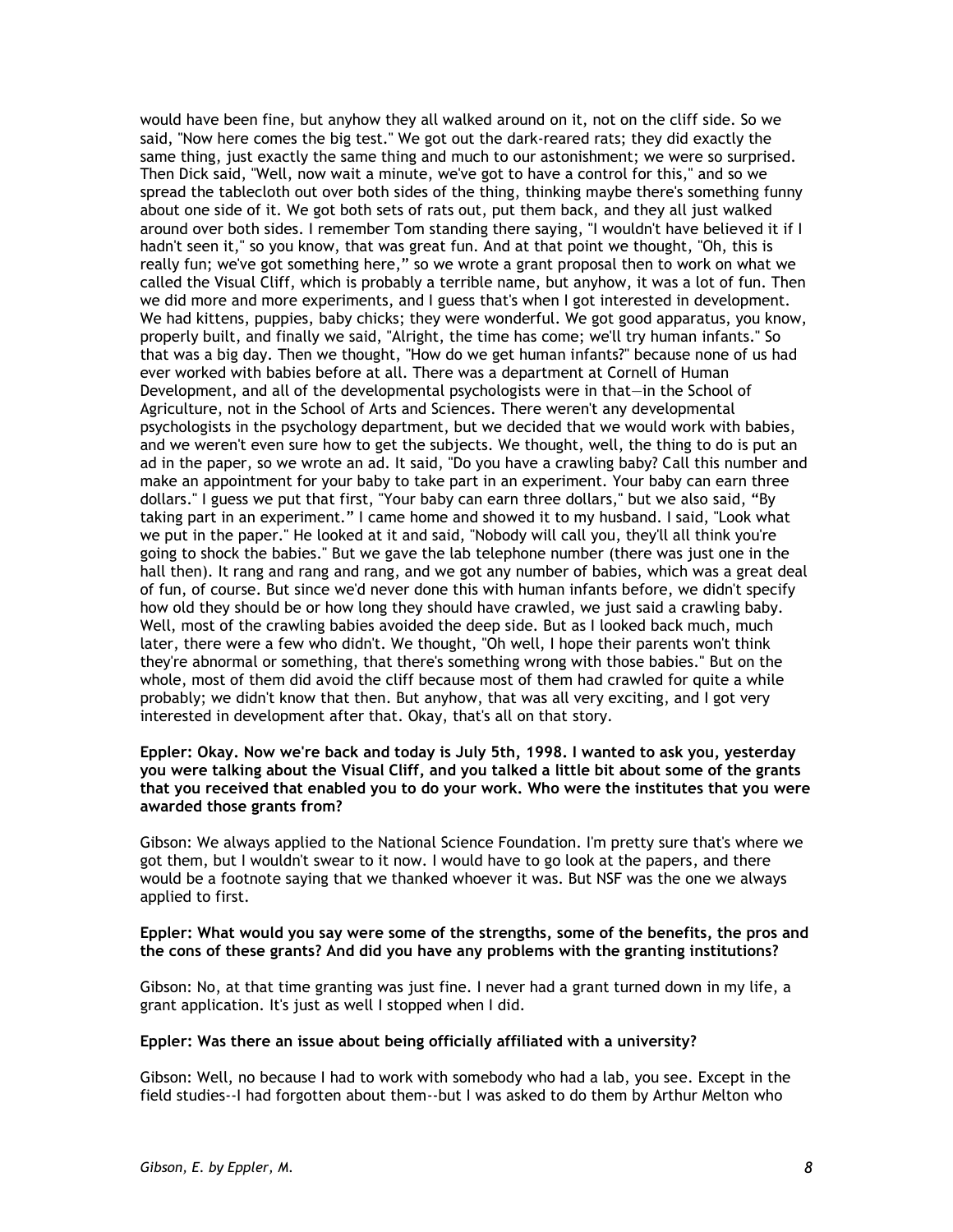was at that time working for the army, I think, in some army lab in Texas. And he wanted--I was asked to--let me see, maybe Bob Gagne was working with him too. I was asked to write a bulletin or a sort of bulletin article but report for them on perceptual learning, especially relating to distances, places, and so on. And then to do experiments on distance judgments and they wanted them done outdoors because nobody had before. Some people had done them inside over a table or something, you know, but they wanted them outside. So I did a lot of those, and I had to get permission from the university to use--we used the athletic fields and the quadrangle actually because I wanted to do transfer from place to place. So I had to get permission from the university. When I said that the army was requesting that this be done and so on, they all said, "Oh, certainly, certainly." So I was able, with the aid of campus police, to keep the quadrangle clear on the days that we were doing experiments there. And I got permission to use the athletic fields at certain times too. So the university went along with that, but they certainly got their reward out of it; they got paid for it too.

### **Eppler: You mean in overhead costs?**

Gibson: Oh, yes. They got very high overhead from it.

## **Eppler: How did you first get interested in reading?**

Gibson: Well, I wasn't particularly. That was after my husband and I had gone to Princeton for a year to the Institute for Advanced Study. And I'd already done the field studies, the cliff and so on, and I was thinking about writing a general book on perceptual learning and then started it. And we had a visit the second semester from two people in the department of Human Development, and that's where development was taught at Cornell, not in the Psychology Department at all; there wasn't a single course in it. So these two people, Alfred Baldwin and Harry Levin, both full professors, came to visit me in Princeton and said, "We have been approached by some foundation." In this case they hadn't written a proposal asking for it; they'd been approached by some foundation offering to give them an extremely generous sum to get together a sort of consortium of researchers to work on reading and especially learning to read. They wanted me to join this group and made it very tempting. Everybody would have two research assistants, we could plan our own experiments, and we would have a weekly meeting to tell each other (the whole group) what we were doing and so on. And I said, "No, I've started a book on perceptual learning and development, and, no, I've really gotten into that. I'm really concerned with that." And they said, "But that's what this is; you can work on perceptual learning and development." And after a while--they stayed a couple of days and talked and talked--and I thought about it for a while afterwards and I thought maybe I could. So--and I never regretted it because it was better that I take a long time to think about the book, so I did work on reading with them. And they saw to it that I got laboratory space and so on, though I still wasn't a faculty member. But they arranged that I get laboratory space and two good graduate students to be research assistants. The university got its chunk out of that too, plenty. And I could choose what I wanted to do so I started reading about linguistics, which I didn't know much of anything about. I got very deeply interested in that and gradually began to plan experiments, and it led me into learning to read. They were perception experiments; that's what I did, but perception of materials that had to do with reading then. So on the whole and as I consider it, I stayed with this for about three years, I think, and they were very profitable. I had good graduate students, and a big plus was I made very good friends with the people in the Human Development Department. They were scorned by Psychology.

### **Eppler: Really?**

Gibson: Those people were in the Ag School, you see.

## **Eppler: Why is that?**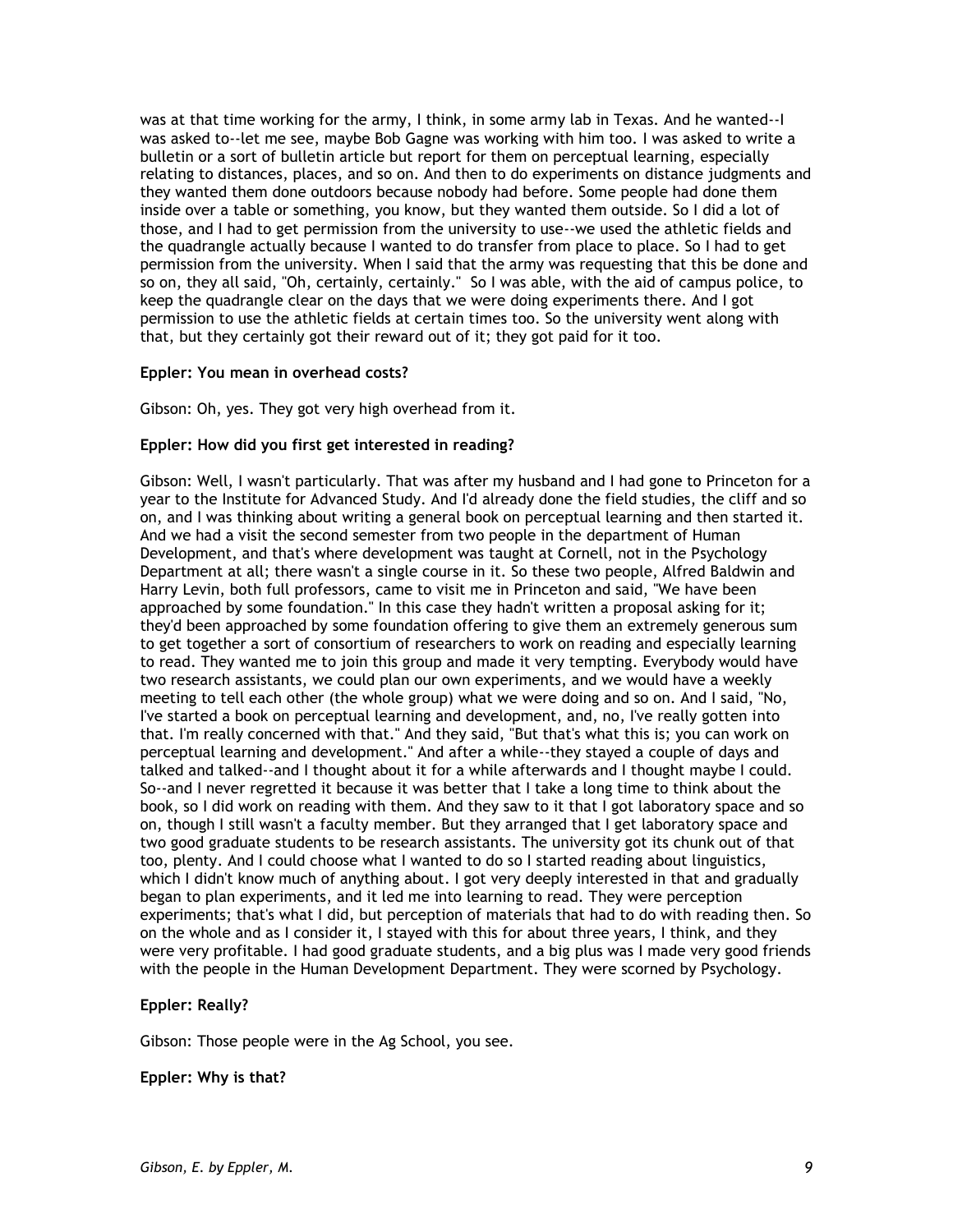Gibson: Well, because they were in the School of Agriculture and Psychology was in Arts and Sciences. And Titchener never heard of a child--then there was no such thing as a course in developmental in the Psychology Department, but I found that this department was full of very interesting people, and I got to know two who finally became excellent graduate students of mine and came from that department. One was Roberta Golinkoff and the other was an Israeli girl, Ruth Sharabany. She went back to Israel and, I think, she teaches at the University of Tel Aviv. It sounds kind of oriental, her name, but it was middle-eastern. But anyhow, I got to know these people because we met every week with the graduate students who were working together. And the faculty members--Henry Riciutti was one too. So there was AI Baldwin and Harry Levin who became my very, very close friends. Then Henry, myself and,--I can't remember the other faculty who, maybe occasionally now and then, would come to our seminar meetings, but there were always very good graduate students too. And so it turned out to be very, very profitable. And I got to know a lot of developmental psychologists well then.

## **Eppler: But none of them in the Department of Psychology?**

Gibson: Not at that time, but I went back and told the department, "These are good people; these are first-rate people, and we ought to have development represented in Psychology." Eventually, when I finally got hired, it was because I re-presented it then.

## **Eppler: And what were the circumstances around Cornell finally hiring you?**

Gibson: Well, that didn't happen for a long time. I think it happened because I was elected to the National Academy of Sciences, and perhaps it was embarrassing then. Oh, and my husband was reaching the point where he had to retire at 65, you see, and then it wouldn't be nepotistic anymore, so they couldn't argue that.

## **Eppler: So were you the first developmental psychologist they hired?**

Gibson: Yes. Oh, sure. Yes. But after that--now they work with the Department of Human Development very closely.

### **Eppler: Good.**

Gibson: Well, there's another thing. Once I got hired, I got a training grant in Developmental Psychology, which covered me in the Department of Psychology then and Human Development too. And we shared it; we got a very generous training grant, and it paid for graduate students for both departments. There were other faculty members from Human Development on it then too, but I can't remember that there was anybody in psychology but me. Anyhow, I wrote the grant, got it, and it worked beautifully. I mean we got working together very well and shared a lot of excellent graduate students. Maybe that was when Roberta came along; I'm not quite sure.

### **Eppler: Okay. I was going to ask a question, but I forgot what I was going to ask.**

Gibson: I was just gradually--so much happened and you forget a lot of it.

### **Eppler: And you're working actually on two books now aren't you?**

Gibson: Yes.

### **Eppler: Well, one has gone off to be reviewed on perceptual learning?**

Gibson: Oh, I'd like to get that back and get to it again very much--the other one I'm doing because I had to have something to do in the meantime, you know.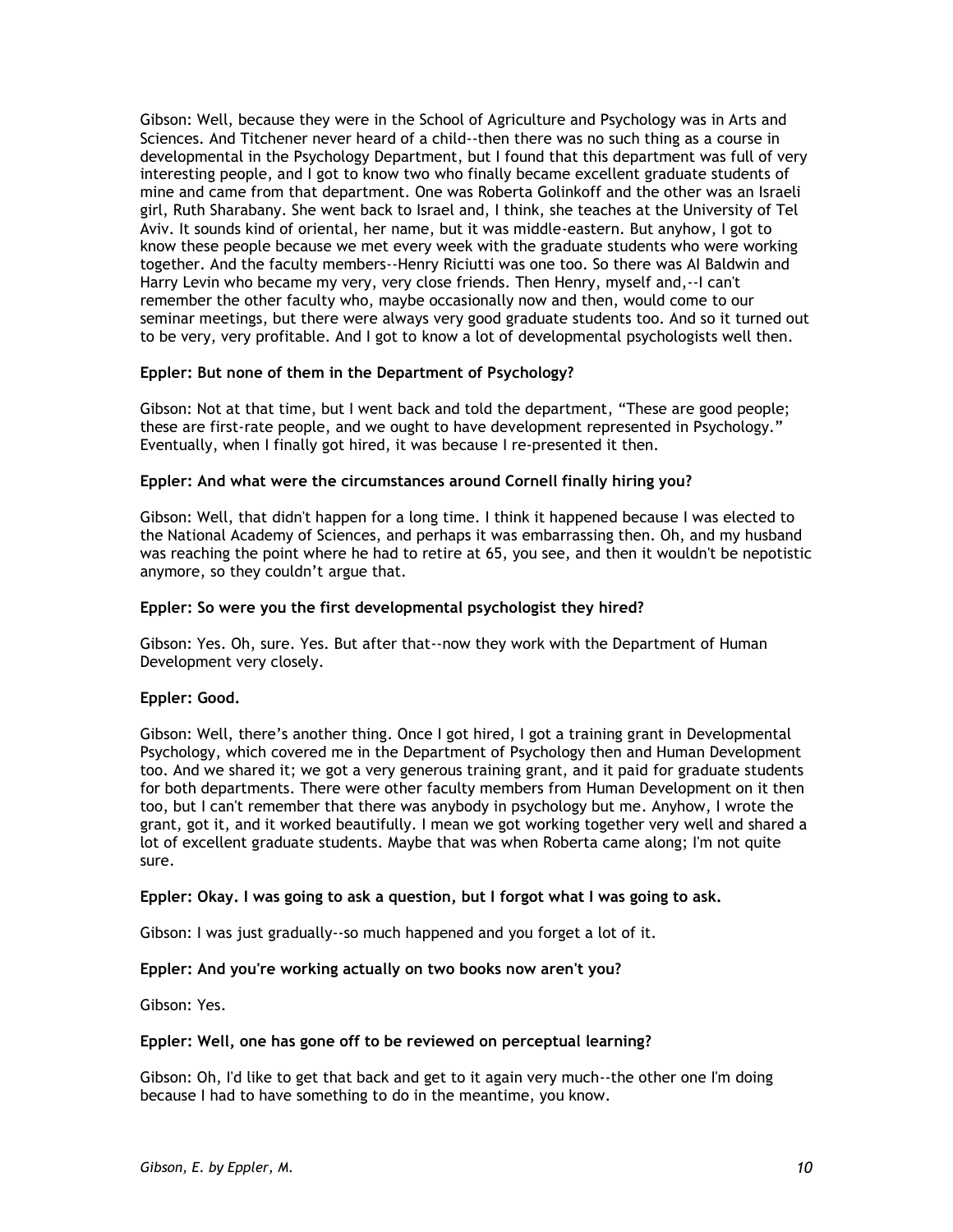### **Eppler: And what is that about?**

Gibson: Well, you know what that's about. That's about the lives of two psychologists who happen to be married to each other and how it worked, especially in the days when women weren't popular around university faculty, except at women's colleges.

### **Eppler: Well, one question that we haven't talked about at all is when did you first join SRCD? Do you remember when you joined and what role you played at SRCD, or what role it played in your career?**

Gibson: I suppose I joined while we were working on the reading project. I don't think I would have realized until that time that I really had a major concern with development; but then I did because while some of the people in the group did research on just mature reading and, you know, how to measure eye movements (there was somebody who specialized in eye movements in mature readers) and so on--oh dear, I should remember his name; it was in Human Development. He was very good at that. That did not interest me at all. I was interested in learning to read and how children did this. So I think it was about that time I realized my concern was really very much with development, and it fit much better with my interest in comparative psychology too; they always fit together pretty well.

### **Eppler: Do you see your work on reading as being applied research?**

Gibson: It wasn't particularly, no. It didn't need to be; they didn't ask that. In fact, the eye movement stuff was about as unapplied as you could get.

### **Eppler: Do you have any memories or reminiscence about SRCD itself as an organization?**

Gibson: Well, they gave me an award once.

### **Eppler: Did you ever hold office, or--?**

Gibson: No, only the award.

#### **Eppler: Do you remember what the award was?**

Gibson: Well, if you let me look at my-–

### **Eppler: Distinguished Scientific Contribution Award?**

Gibson: Yes. Yes.

## **Eppler: April 1981. So when you first joined SRCD that was when you were doing your reading research, when was that? Early 1970's?**

Gibson: I was a member of the Governing Council in 1979.

**Eppler: '79, that's for SRCD?** 

Gibson: Yes. So I must have joined it well before that.

### **Eppler: Okay.**

Gibson: But, you know, how would I know exactly when I joined; and I don't. Who would remember that? It was before 1979 obviously.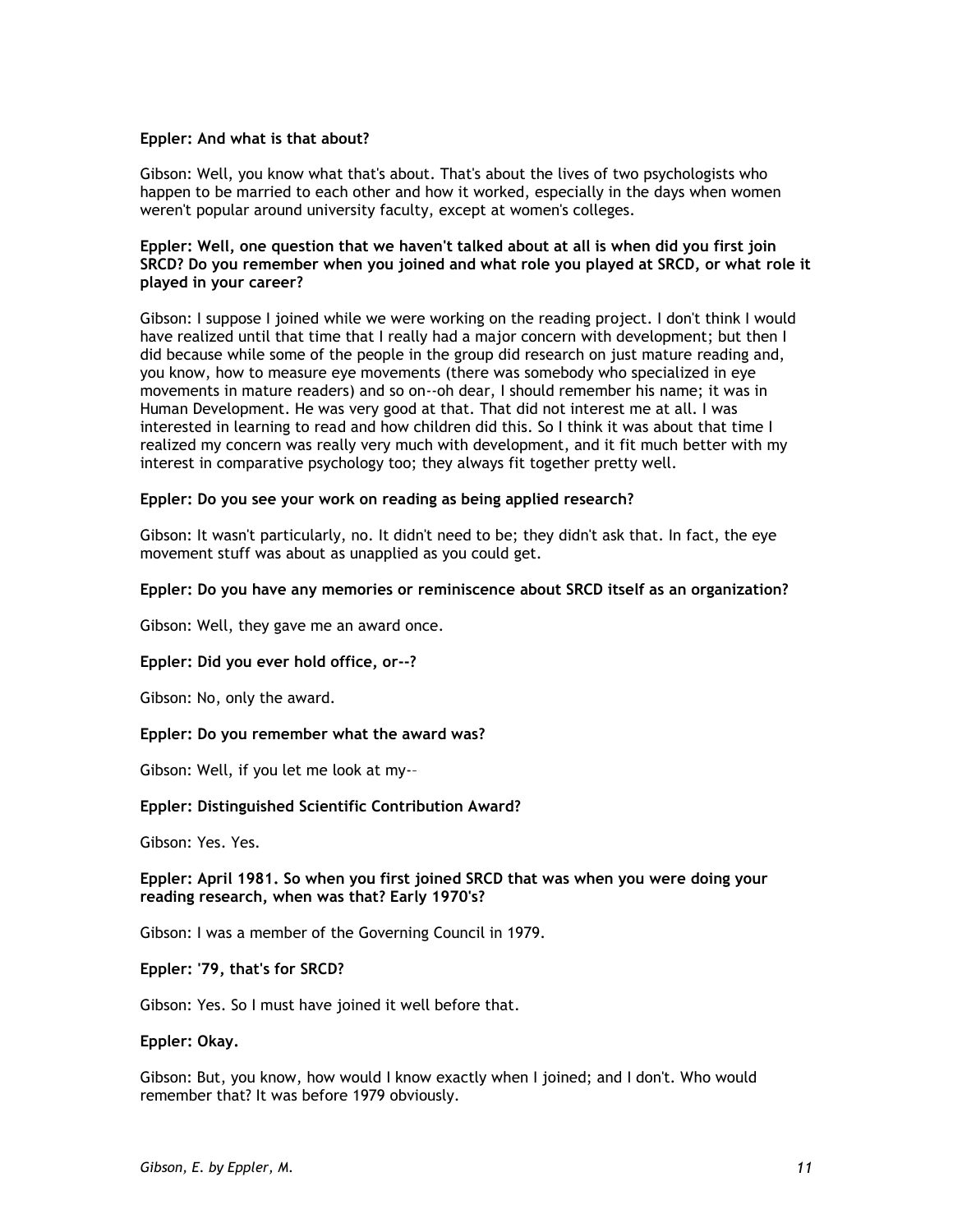## **Eppler: Well these days, I suppose, we all joined as graduate students.**

Gibson: Well, I suppose I would have if I had known when I was a graduate student that was what I wanted to do, but I didn't.

### **Eppler: So when do you think you really got interested in developmental questions?**

Gibson: Well, I think probably when--I actually think that the babies and the Visual Cliff got me interested because I never worked with infants or children before. I'd worked with young animals and I knew I liked that so--and I was interested in rearing and different kinds of rearing, so I really was interested in development. But in terms of development, if you think about it as just human children, I didn't settle down especially to that until I got involved in reading. And, of course, I would go back and forth on animals any time if I still could--

### **Eppler: So that early--?**

Gibson: --well that early development of animals. You can do experiments with them, you see. You can change rearing conditions and see what happens, and I was very, very interested in that. So really, my interest in development began long before I was particularly interested in child development.

### **Eppler: I wanted to ask, what courses did you teach while you were on the faculty at Cornell?**

Gibson: Well, they only hired me half-time, you know, so I could get the rest of my salary out of grants.

### **Eppler: Okay.**

Gibson: Boy, they were pretty cheesy to women in those days. They felt they needed to hire me, but--what did I teach? Oh, I think I taught perceptual learning probably, which was what I wanted to do.

### **Eppler: Was that a graduate seminar?**

Gibson: Oh, yes I did, indeed, because I had a lot of graduate students then.

### **Eppler: A lot of graduate students, all working on perceptual development, had some questions?**

Gibson: Yes.

### **Eppler: Did you teach any undergraduate courses--**

Gibson: At Cornell?

#### **Eppler: --any general developmental courses?**

Gibson: No. No. By that time I was well along and they were only paying me half-time. I had a lot of graduate students. I'm sure I had some undergraduates because I remember some good ones, but I think that it was in an advanced course that I had graduate students in too. And at Cornell you weren't expected to teach a hell of a lot, you know.

### **Eppler: So you probably taught a lot more at Smith than you did at Cornell?**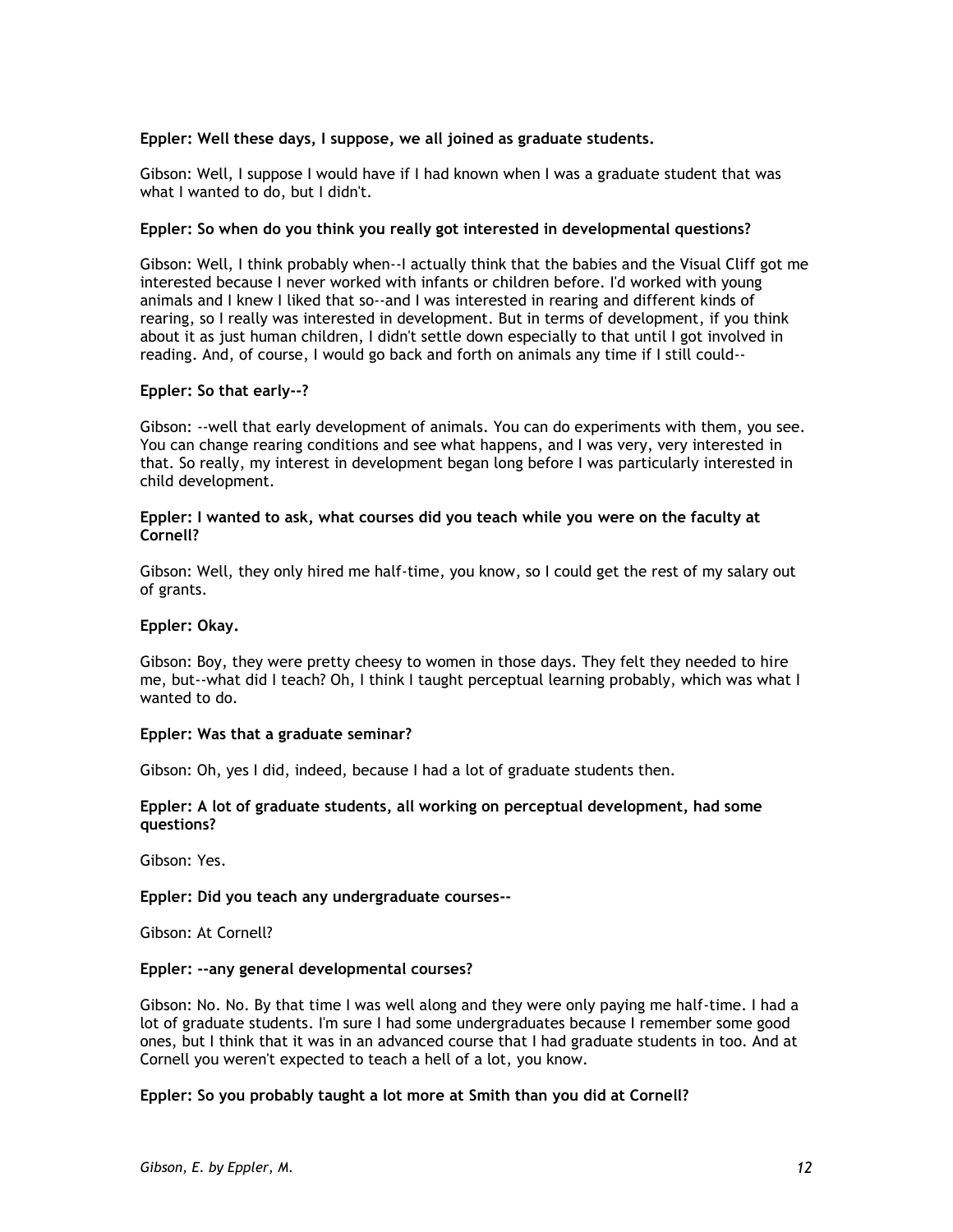Gibson: Oh, yes. At Smith I taught a lot. Oh, sure. You were expected to teach three courses a term there.

### **Eppler: And what courses did you teach?**

Gibson: Or if not it had to be very big courses.

### **Eppler: Right. So what courses did you teach at Smith?**

Gibson: Well, I taught mostly introductory courses at Smith, but eventually I got to teach the comparative psychology course, which was very much to my liking. But I never taught developmental psychology there, never. And I wound up before the war finishing the social psychology course because my husband left early in the semester. And then they got Dick Solenberger from Mt. Holyoke, who taught it there, to do double duty and come over to Smith and give a couple of lectures a week in Jimmy's social psychology course. But then he went off in the military too, so in the end I found myself holding the bag, knowing nothing about it.

### **Eppler: What are some common themes that you see running through all the different areas that you seemed to have worked in?**

Gibson: Learning.

**Eppler: Learning was there from the very beginning?**

Gibson: That's it, from the very beginning.

### **Eppler: Because it does, at first glance, look as if you've worked in a lot of different areas that are not related.**

Gibson: Yes, but learning always plays a role in it somewhere.

### **Eppler: What would you say, in your opinion, are your most important works, your most important publications?**

Gibson: The book that I wrote on perceptual learning and development certainly was. I've got it; the publishers were so pleased they sent me a special leather-bound copy for Christmas with gold lettering.

#### **Eppler: That book won an award, didn't it?**

Gibson: Yes, it did. It won the Century Award.

### **Eppler: Any other papers in particular that you feel are especially important?**

Gibson: Well, lots of them I suppose, but I don't think of any special one. I don't think of the reading book as especially--well, it was alright. It was sort of the culmination, three years of work, and I started to plan it and then Harry Levin said to me, "What are you planning to do next year?" And I said, "I'm getting the only sabbatical of my life and I'm going to write a book on reading," and he said, "Well, I'll help you; I'll join you." That was alright because he had gotten me into it and we had worked on it together and I thought, "Oh yeah, of course, it wouldn't do for each of us to do it separately," so we did it together. It was an okay book, but we sort of divided things up and it was nobody's point of view, strictly speaking, all the way through. But it was good, and it was a good finish of what we had been doing. It was good at the time and sold lots of copies.